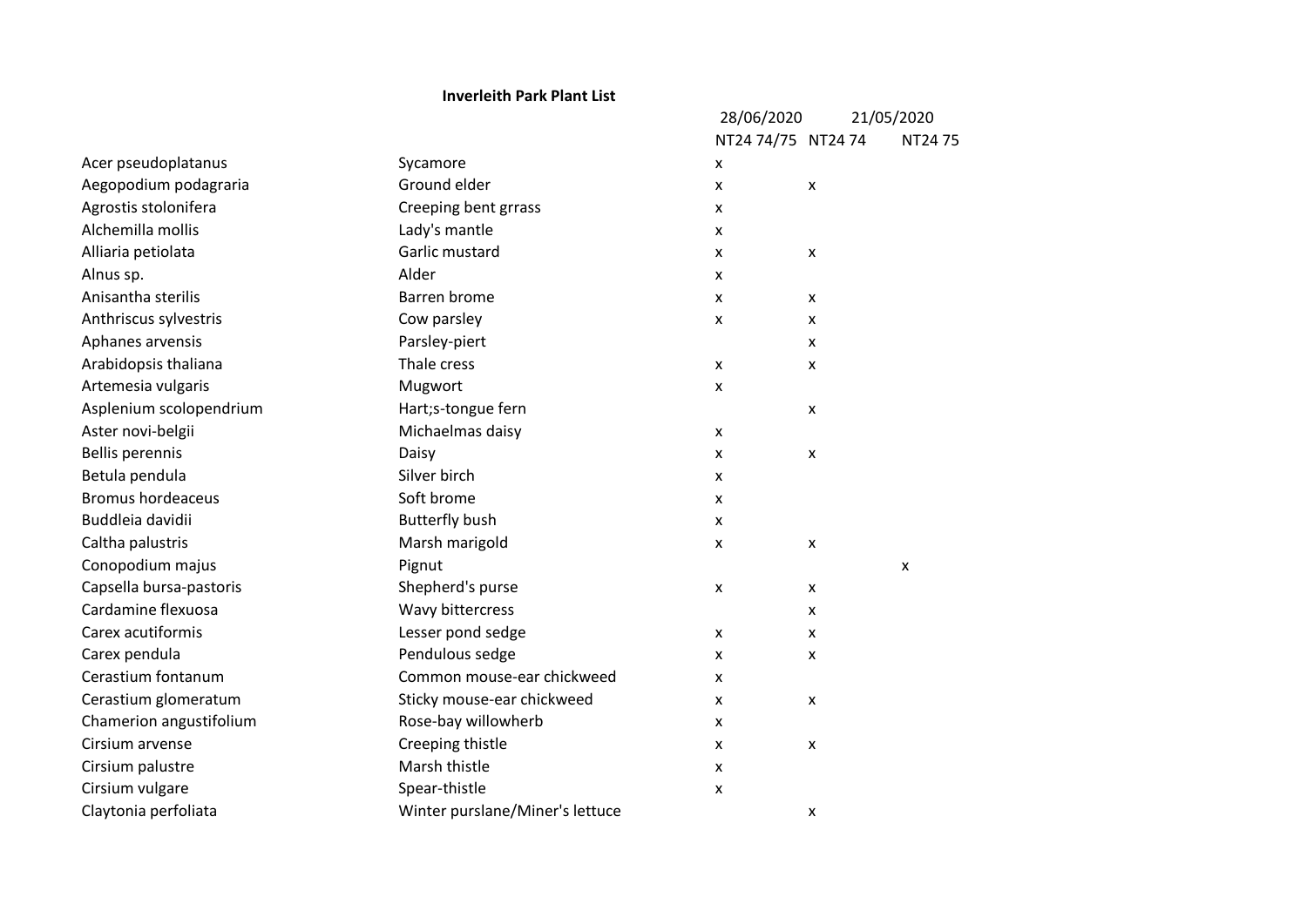| Cynosurus cristatus     | Crested dogstail         | X                  |                    |
|-------------------------|--------------------------|--------------------|--------------------|
| Dactylis glomerata      | Cock's foot grass        | X                  | X                  |
| Digitalis purpurea      | Fox glove                | $\pmb{\mathsf{X}}$ | X                  |
| Dipsacus fullonum       | Teasel                   | $\pmb{\mathsf{X}}$ |                    |
| Dryopteris felix-mas    | Male fern                | X                  |                    |
| Elytrigia repens        | Couch grass              |                    | x                  |
| Epilobium ciliatum      | Fringed willowherb       | X                  |                    |
| Epilobium hirsutum      | Great willowherb         | X                  | x                  |
| Epilobium montanum      | Broad-leaved willowherb  | X                  |                    |
| Euphorbia amygdaloides  | Wood spurge              | X                  |                    |
| Festuca rubra           | Red fescue               | X                  | $\pmb{\times}$     |
| Festuca ovina           | Sheep's fescue           |                    | $\pmb{\mathsf{x}}$ |
| Filipendula ulmaria     | Meadowsweet              | $\pmb{\mathsf{X}}$ |                    |
| Fragaria vesca          | Wild strawberry          | X                  | $\pmb{\times}$     |
| Fraxinus excelsior      | Ash                      | X                  |                    |
| Fumaria muralis         | Wall fumitory            |                    | X                  |
| Galium aparine          | Goose-grass/Sticky willy | X                  | $\pmb{\mathsf{x}}$ |
| Geranium lucidum        | Shining cranesbill       | X                  | X                  |
| Geranium pyrenaicum     | Hedgerow cranesbill      | X                  |                    |
| Geranium robertianum    | <b>Herb Robert</b>       | X                  |                    |
| Geum urbanum            | Wood avens               | X                  | X                  |
| Glyceria maxima         | Giant sweetgrass         | X                  |                    |
| Gnaphalium uliginosum   | Marsh cudweed            | X                  |                    |
| Hedera helix            | Ivy                      | X                  |                    |
| Heracleum sphondyllium  | Hogweed                  | X                  |                    |
| Hesperis matronalis     | Dame's rocket            |                    | X                  |
| Hieracium sp.           | Hawkweed                 | X                  |                    |
| <b>Holcus lanatus</b>   | Yorkshire fog grass      | X                  | x                  |
| Hordeum murinum         | Wall barley              | X                  |                    |
| Hyacinthoides hispanica | Spanish bluebell         | x                  |                    |
| Hypericum androsaemum   | Tutsan                   | X                  |                    |
| Hypericum perforatum    | St John's wort           | X                  |                    |
| Impatiens glandulifera  | Hiamalyan balsam         | X                  |                    |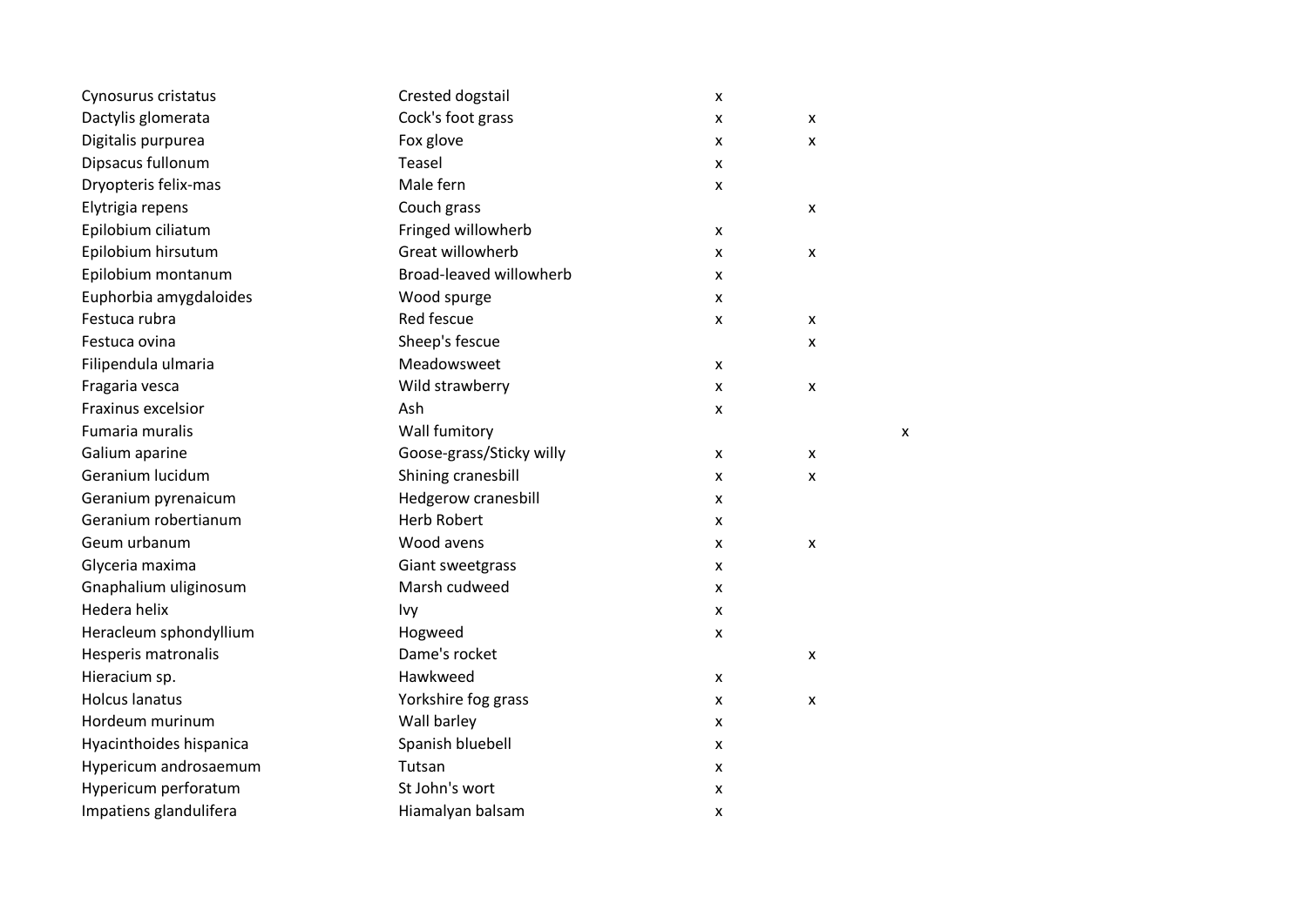| Iris pseudacorus                     | Yellow flag                   | X | x |   |
|--------------------------------------|-------------------------------|---|---|---|
| Juncus bufonius                      | <b>Toad rush</b>              | X |   |   |
| Lamium album                         | White dead nettle             |   | X |   |
| Lamium amplexicaule                  | Henbit                        | X |   |   |
| Lamium confertum                     | Northern deadnettle           |   |   | X |
| Lamium galeobdolon subsp. argentatum | Yellow archangel              | X |   |   |
| Lamium purpureum                     | Red deadnettle                |   | X |   |
| Lapsana communis                     | Nipple wort                   | X | X |   |
| Lemna minor                          | Lesser duckweed               | X | x |   |
| Linaria purpurea                     | <b>Toadflax</b>               | X |   |   |
| Lolium perenne                       | Perennial ryegrass            | X | x |   |
| Lotus pedunculatus                   | <b>Big trefoil</b>            | X |   |   |
| Lunaria annua                        | Honesty                       | X | X |   |
| Lythrum salicaria                    | Purple loosestrife            | X | x |   |
| Matricaria discoidea                 | Pineapple weed                | X | x |   |
| Matricaria inodora                   | Scentless mayweed             | X |   |   |
| Meconopsis cambrica                  | Welsh poppy                   | X |   |   |
| Melilotus officinalis                | Yellow mellilot               | X |   |   |
| Mentha palustris                     | Mint                          | X | X |   |
| Myosotis arvensis                    | Field forget-me-not           | X |   |   |
| Myosotis sylvatica                   | Wood forget-me-not            | X | x |   |
| Myrica gale                          | Bog myrtle                    | X |   |   |
| Papaver dubium                       | Long-headed poppy             | X |   |   |
| Papaver somniferum                   | Opium poppy                   | X |   |   |
| Parieteria officinalis               | Eastern pellitory-of-the-wall | X |   |   |
| Pentaglottis sempervirens            | Green alkanet                 | X | x |   |
| Plantago lanceolata                  | Ribwort                       | X | x |   |
| Plantago major                       | Broad-leaved plantain         | X | x |   |
| Poa annua                            | Annual meadow grass           | x | x |   |
| Poa nemoralis                        | Wood meadow grass             |   | x |   |
| Poa pratensis                        | Smooth-stalked meadow grass   | X | x |   |
| Poa trivialis                        | Rough-stalked meadow grass    | X |   |   |
| Polygonum arenastrum                 | Common knot-weed              | x |   | C |



There are no other records of this plant on the mainland of Scotland.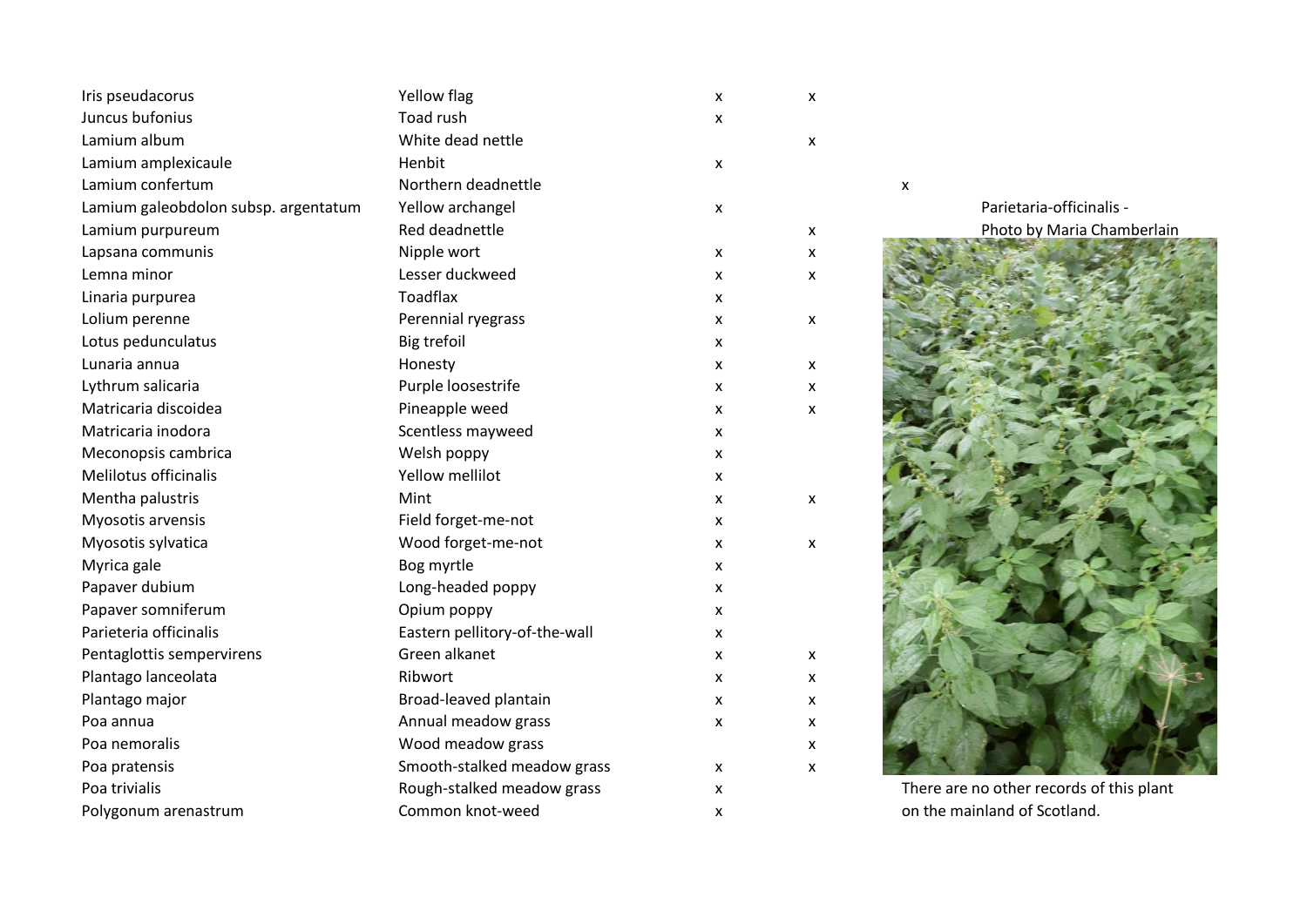| Polygonum aviculare          | Prostate knot-weed       | X |   |  |
|------------------------------|--------------------------|---|---|--|
| Potamongeton berchtoldii     | Berchtold's pondweed     | X | x |  |
| Ranunculus ficaria           | Lesser celandine         |   | x |  |
| Ranunculus lingua            | Water buttercup          | X |   |  |
| Ranunculus repens            | Creeping buttercup       | X | x |  |
| Rorippa nasturtium-aquaticum | Watercress               |   | x |  |
| Rosa rugosa                  | Rugosa rose              | X |   |  |
| Rubus fruticosus             | <b>Bramble</b>           | X |   |  |
| Rubus idaeus                 | Raspberry                | X |   |  |
| Rumex acetosus               | Sorrel                   | X |   |  |
| Rumex crispus                | Curly dock               | X | x |  |
| Rumex obtusifolius           | <b>Broad-leaved dock</b> | X |   |  |
| Sagina procumbens            | Procumbent pearlwort     | X |   |  |
| Sambucus nigra               | Elder                    |   | x |  |
| Sarothamnus europaeus        | <b>Broom</b>             | X |   |  |
| Senecio jacobaea             | Ragwort                  | X | x |  |
| Senecio squalidus            | Oxford ragwort           | X |   |  |
| Senecio vulgaris             | Groundsel                | X | x |  |
| Silene dioica                | Pink campion             | X | x |  |
| Sisymbrium officinale        | Hedge mustard            | X | x |  |
| Sonchus oleraceus            | Common sowthistle        | X | x |  |
| Stellaria media              | Chickweed                | X | x |  |
| Symphytum officinale         | Common comfrey           | X | x |  |
| Tanacetum parthenium         | Feverfew                 | X |   |  |
| Taraxacum officinale agg.    | Dandelion                | X | x |  |
| Tellima grandiflora          | Fringe cups              |   | x |  |
| Trifolium dubium             | Lesser trefoil           | X |   |  |
| Trifolium repens             | Common clover            | X | x |  |
| Tussilago farfara            | Coltsfoot                |   | x |  |
| Ulmus sp.                    | Elm                      | X |   |  |
| Urtica dioica                | Nettle                   | X | x |  |
| Valeriana officinalis        | Valerian                 | X |   |  |
| Veronica arvensis            | Wall Speedwell           | x | x |  |

x